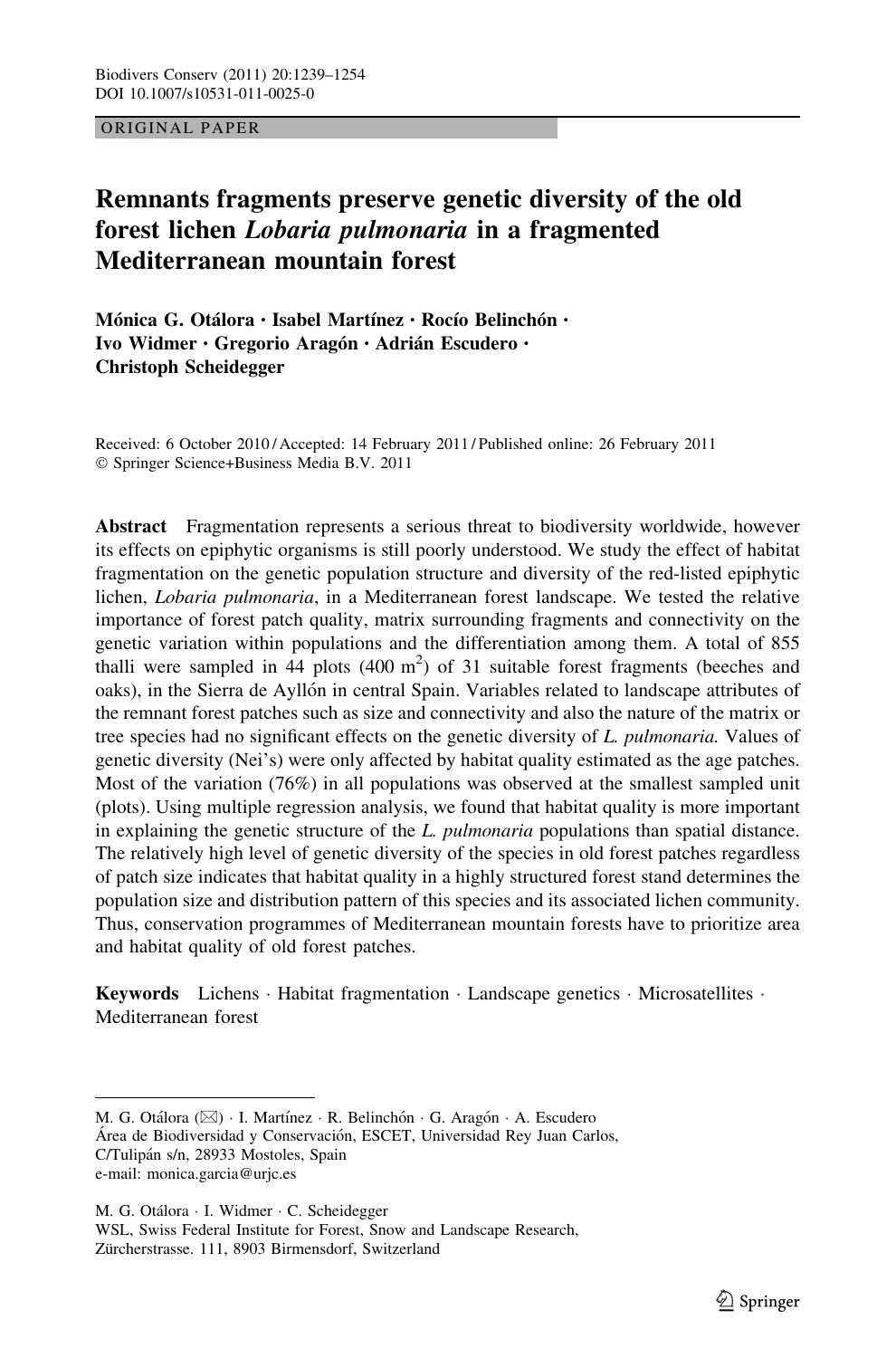## Introduction

Anthropogenic impacts to ecosystems result in changes in the distribution and abundance of species, particularly in areas affected by habitat destruction (Johansson and Ehrlén [2003;](#page-13-0) Ries et al. [2004\)](#page-14-0). Fragmentation represents a threat to biodiversity worldwide by reducing the amount of suitable habitat, increasing isolation between habitat patches, and changing biotic and abiotic conditions within remnants (Fahrig [2003](#page-13-0)). Population genetics theory predicts that habitat fragmentation can disrupt breeding systems, resulting in increased inbreeding and erosion of genetic diversity within populations, together with a substantial population differentiation (Young et al. [1996](#page-15-0); Hamrick [2004](#page-13-0)). In addition, a population subject to habitat fragmentation faces increasing isolation of the resulting subpopulations, leading to two major genetic effects: genetic drift leading to increasing differentiation among subpopulations and declining genetic diversity within subpopulations (Templeton et al. [1990\)](#page-14-0).

It is also well known that some species are at greater risk of extinction in fragmented landscapes than others (Hoehn et al. [2007\)](#page-13-0). Identifying the factors that make these species so sensitive to fragmentation and understanding how fragmented habitat may affect population viability are essentials for conservation management of fragmented populations. Only with this information available can integrative ecological and evolutionary principles of species at risk be implemented in conservation planning. For instance, the current paradigm in plant population genetics has not been tested in other groups of organisms. Cryptogamic epiphytes, associated to old forests, are especially sensitive to habitat quality, which may be affected by fragmentation. Consequently many epiphyte species have experienced sharp population declines parallel to the conversion of continuous forests into small fragments of sheltered landscape (Sjöberg and Ericson [1992](#page-14-0); Snäll et al. [2004](#page-14-0); Löbel et al. [2006](#page-13-0); Scheidegger and Werth [2009](#page-14-0)). However, the effects of habitat fragmentation on the genetic structure and diversity of epiphytic organisms have been largely neglected and the genetic consequences on these organisms remain poorly understood (Lättman et al. [2009\)](#page-13-0).

How landscape fragmentation affects individual organisms is dependent on the attributes of the organisms (Henle et al. [2004](#page-13-0); Schmuki et al. [2006](#page-14-0)) and their interaction with the biotic and abiotic changes produced after the fragmentation. Therefore, the combination of molecular genetics tools with landscape ecological concepts, more specifically landscape genetics (Manel et al. [2003\)](#page-13-0), can aid in understanding the processes driving genetic diversity, structure and population persistence (Holderegger and Wagner [2008](#page-13-0)). Patch size and isolation are the predictors often used to describe fragmented landscapes and to investigate the effects of habitat fragmentation on community and species dynamics (Hanski and Gaggiotti [2004\)](#page-13-0). More recently using landscape genetic approaches, the relevance of habitat quality, landscape history and also the nature of the matrix surrounding each remnant have taken in account when studying the genetic effects of fragmentation on species (Nielsen et al. [2006;](#page-14-0) Williams et al. [2006](#page-14-0); Werth et al. [2007](#page-14-0); Holderegger and Wagner [2008\)](#page-13-0).

A consensus exists in which the effect of fragmentation is dependent on the ability of species to disperse and colonize such habitats at different scales (Hanski and Gaggiotti [2004;](#page-13-0) Münzbergová and Herben [2005](#page-14-0); Pohjamo et al. [2008](#page-14-0); Löbel et al. [2009](#page-13-0)). Genetic markers provide a powerful tool for obtaining indirect estimates of dispersal and gene flow in natural populations by evaluating the genetic structure and diversity of species at nested spatial and temporal scales. The genetic structure and diversity of lichen-forming fungi has been the subject recently of many studies, reporting mixed conclusions regarding dispersal abilities, habitat characteristics and landscape levels (Lättman et al. [2009](#page-13-0)).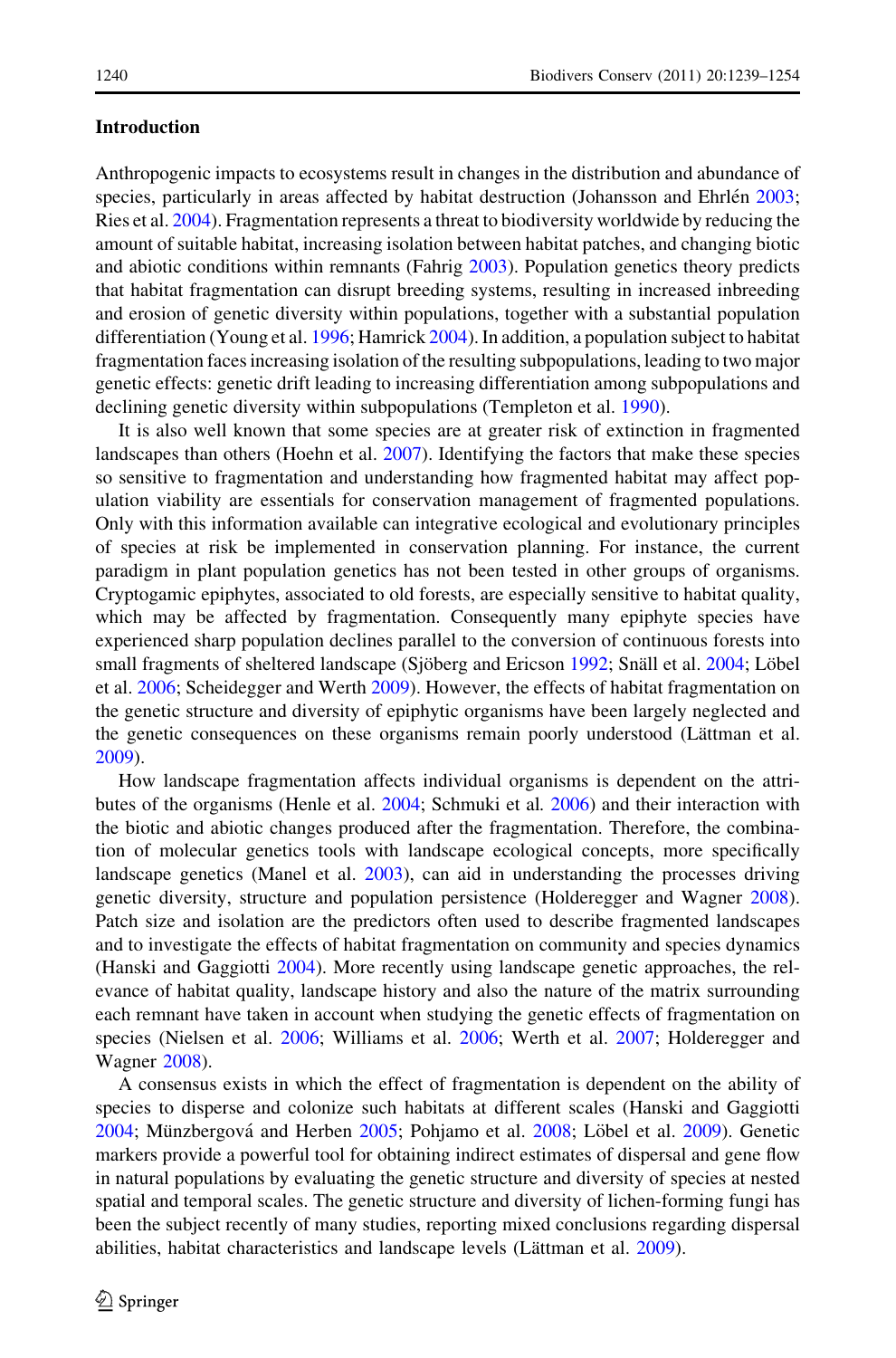Our main goal is to evaluate the effect of habitat fragmentation on the genetic structure and diversity of the epiphytic lichen, Lobaria pulmonaria, in a Mediterranean forest landscape. L. pulmonaria is one the most studied lichen species. It is mainly an epiphytic lichen of humid temperate and boreal regions of the northern hemisphere and cooler parts of the tropics occupying also well conserved stands in the Mediterranean region (Belinchón [2009;](#page-13-0) Belinchón et al. [2009](#page-13-0)). Lobaria pulmonaria produces both vegetative and sexual propagules and it has been historically considered a dispersal-limited species. However, recent studies suggest that in many parts of the species' distribution area the most important factor for the population persistence of this species is the establishment stage and recruitment rather than dispersal (Werth et al. [2006a](#page-14-0); Belinchón [2009;](#page-13-0) Scheidegger and Werth [2009](#page-14-0)).

In Mediterranean fragmented mountain forest, habitat quality (i.e. tree species and forest stand age) profoundly affects the occurrence and cover of *Lobaria pulmonaria*, at several spatial scales from the tree to the patch level (Belinchón et al. [2009\)](#page-13-0). Therefore, we hypothesized that genetic differentiation between habitat types and qualities would result from genetic drift during dispersal, recruitment or growth in relation to spatial isolation of forest patches in a fragmented forest landscape. To test our hypothesis we compared the local genetic diversity and structure of this species in forest patches with the characteristics of the patches (including host tree species, patch size, connectivity and surrounding matrix) and a complete set of environmental predictors taken at different scales in the forest fragments. This study applies landscape genetic methods with a multimodel approach that evaluates alternative hypotheses and identifies a combination of environmental factors that appear to drive gene flow in this fragmented Mediterranean landscape. We identified which factors are affecting the genetic diversity and structure of this model lichen species and discuss implications for the conservation of this species.

#### Materials and methods

#### Sampling

The study area is a mosaic of beech (Fagus sylvatica) and Mediterranean oak (Quercus pyrenaica) forest remnants embedded in a matrix dominated by heathlands (Erica arborea and E. australis) and pine afforestations (Pinus sylvestris). It covers 5600 ha and is located in the Sierra de Ayllón, at the eastern most tip of the Sistema Central Range, Spain  $(41^{\circ}13'N 3^{\circ}21'W)$ . The climate is Mediterranean with a mean annual temperature of 7.8°C  $(0.10^{\circ}$ C January–19.2°C July) and an annual rainfall of 1039 mm (1408–1835 m a.s.l.). Loss and forest fragmentation have occurred extensively, although some well-preserved beech forests restricted to areas of difficult access remain. From the 1960s to date, most forests have been clear-cut and modern forestry practices have maintained a Pinus sylvestris afforestations and extense *Erica* communities (Hernández and Sainz [1978](#page-13-0)). The studied area included both north and south facing slopes of the Ayllon Mountains. The southern slopes are currently under protection within the Natural Park ''Hayedo de Tejera Negra'' whereas the northern slope (Riaza) is not formally protected. The south facing slopes include two valleys, both with different topographic and landscape characteristics: Zarzas River and Lillas River. The management and intensity of fragmentation has also varied in these three regions. The forest patches matrix of Riaza is dominated by heathlands, and in Lillas and Zarzas the matrixes are a mixture among pine afforestation and heathlands. For more details about the study area and landscape characteristics see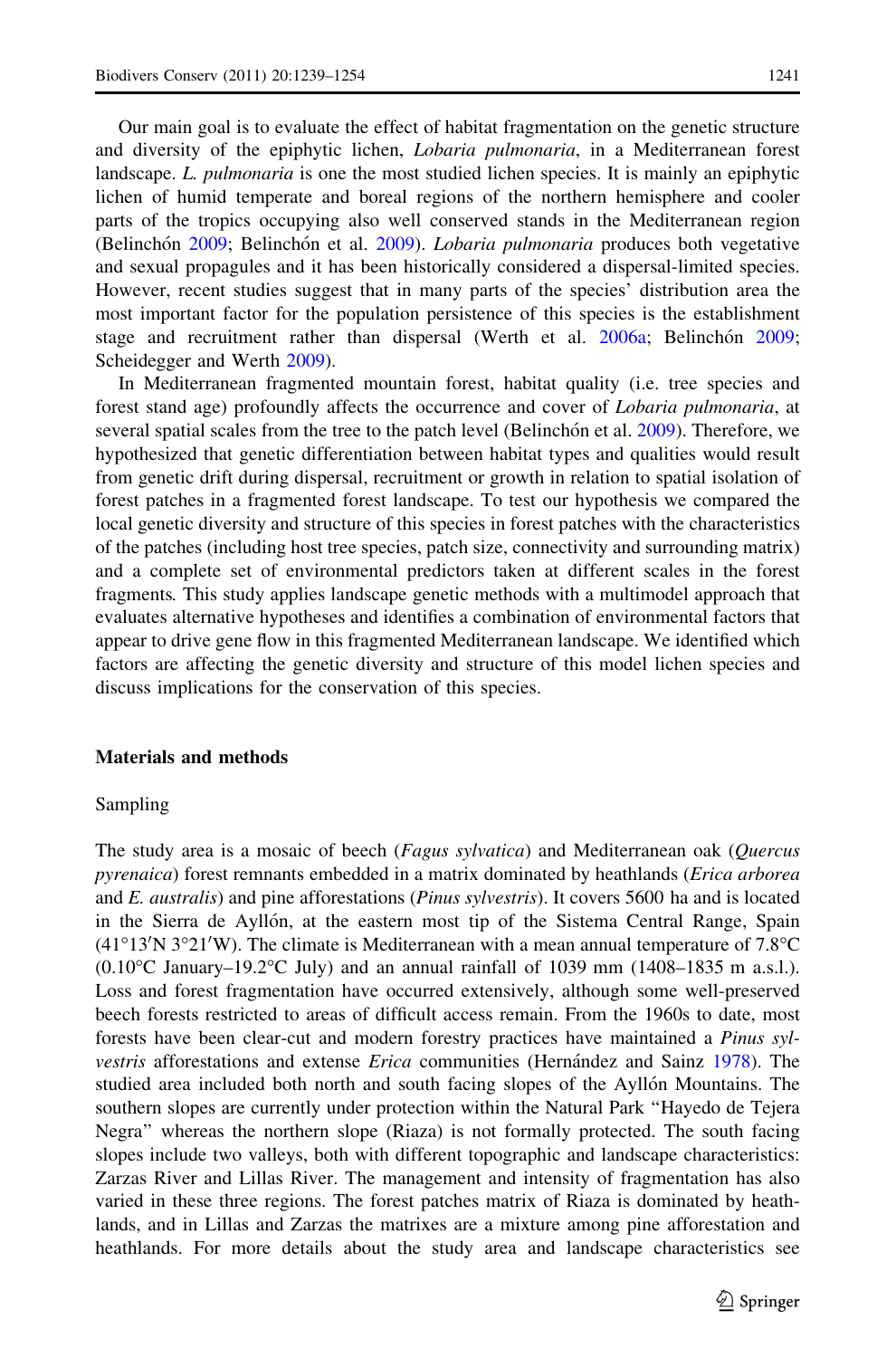Belinchón et al. ([2009\)](#page-13-0). A hierarchical sampling design was implemented, Riaza, Lillas and Zarzas were considered regions, each region comprise several forest patches of beeches and oaks, and each forest patches may include several plots of  $400 \text{ m}^2$ . A total of  $44$ plots in 31 forest patches along the three regions were sampled. The forest patches area ranged from 0.75 to 209.80 ha and the distance between patches ranged from 200 m to 8 km, with a mean distance of 3.10 km  $(SD = 1.63)$  (Belinchón et al. [2009](#page-13-0)).

Aerial photographs 1:1000 were taken from SigPac [\(http://sigpac.jccm.es/visorSigpac/](http://sigpac.jccm.es/visorSigpac/)) and analyzed to identify forest patches, which were delimited and drawn in a GIS. From the 55 plots of 20  $\times$  20 m<sup>2</sup> randomly sampled by Belinchon et al. [\(2009](#page-13-0)), the 44 plots with Lobaria pulmonaria were selected for this study (34 plots were in beech patches and 10 plots were in oak patches). Variables describing forest patch characteristics: area (ha), connectivity, and percentaje of matrix pine perimeter were estimated using GIS (ArcView GIS 3.1) as described by Belinchón et al.  $(2009)$ . Within each plot we sampled 20 lichen thalli each from a different tree. Multiple thalli from the same tree were sampled in plots with fewer than 20 trees occupied by L. pulmonaria. In seven plots less than 20-thalli were collected (see Table [1](#page-4-0)). Thus, we sampled a total of 855 thalli of  $L$ . *pulmonaria*. Each plot was georeferenced. At the plot level we measured the total number of trees per plot, trees carrying L. pulmonaria per plot, diameter at breast height (dbh, cm), tree species (oak or beech) and plot distance to the nearest permanent water course (m, using GIS) (Table [1](#page-4-0)). Lichen species cover below 2-m height was measured in square centimetres (*L. pulmonaria* rarely grows above this height in the study area). Because the surrounding matrix may influence the persistence and dispersal of  $L$ . *pulmonaria* (Belinchón et al. [2009\)](#page-13-0), the perimeter pine afforestations bordering each patch was also recorded as a surrogate of the complex nature of the matrix (Table [2](#page-5-0)).

## Genetic analyses

Lobaria pulmonaria samples from fresh material were ground in liquid nitrogen. Total genomic DNA was extracted using the DNeasy Plant Mini Kit (Qiagen) according to the manufacturer's instructions with slight modifications described in Crespo et al. [\(2001](#page-13-0)). Three unlinked fungal microsatellites LPu03, LPu09 and LPu15 were analyzed (Walser et al. [2003,](#page-14-0) [2004\)](#page-14-0). The loci were amplified in a multiplex PCR of 10  $\mu$ l using 1  $\mu$ l of genomic DNA, 2 ll of the Qiagen Multiplex PCR Master Mix solution and 25 nM of the primers LPu03, LPu09 and LPu15. DNA amplifications were carried out in a Peltier thermal cyclers (PTC-100) and performed using the following programs: initial denaturation at 95 $\degree$ C for 15 min, and 27 cycles 94 $\degree$ C for 45 s, 55 $\degree$ C for 90 s, 72 $\degree$ C for 60 s, followed by a final extension at  $72^{\circ}$ C for 30 min. Fragmented sizes of PCR products were determined on an ABI3100-avant automatic sequencer (Applied Biosystems). Allele assignment was performed using GeneMapper v3.7.

#### Numerical analyses

# Genetic diversity within plots

As a measurement of genetic variation Nei's unbiased gene diversity  $(H; Nei 1978)$  $(H; Nei 1978)$  $(H; Nei 1978)$  was calculated as well as the number of multilocus genotypes per population  $(G)$ . Both genetic diversity estimators were calculated using the codes written by Werth et al. [\(2006a](#page-14-0)) in R (R Development Core Team [2004](#page-14-0)).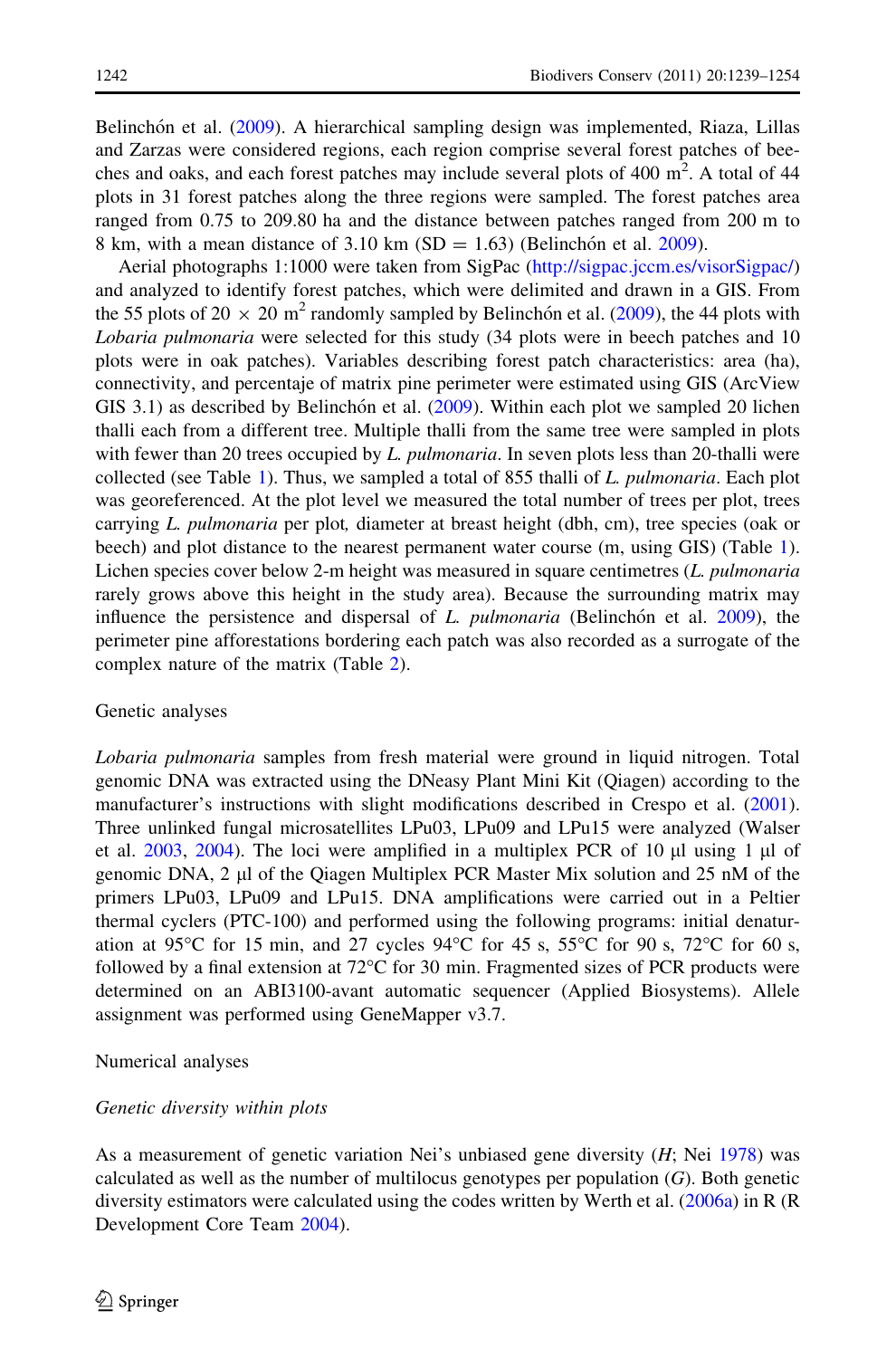| Patch           | Plot           | Distance<br>from<br>river $(m^2)$ | No. of<br>trees | Mean<br>DBH<br>(cm) | Cover of<br>L. pulmonaria<br>(cm <sup>2</sup> ) | No. of trees<br>occupied by<br>L. pulmonaria | Η        | G              | $\boldsymbol{n}$ |
|-----------------|----------------|-----------------------------------|-----------------|---------------------|-------------------------------------------------|----------------------------------------------|----------|----------------|------------------|
| Lillas-Beech 1  | 1              | 694.10                            | 21              | 29.79               | 100                                             | 2                                            | 0.59     | 9              | 20               |
| Lillas-Beech 1  | $\overline{2}$ | 285.43                            | 22              | 30.30               | 6341                                            | 9                                            | 0.57     | 10             | 20               |
| Lillas-Beech 1  | 3              | 354.00                            | 24              | 28.60               | 1278                                            | 7                                            | 0.56     | 7              | 20               |
| Lillas-Beech 2  | 4              | 642.46                            | 40              | 20.84               | 9669                                            | 8                                            | 0.28     | 5              | 20               |
| Lillas-Beech 2  | 5              | 144.70                            | 28              | 19.46               | 3382                                            | 3                                            | 0.64     | 7              | 20               |
| Lillas-Beech 2  | 6              | 660.66                            | 35              | 19.06               | 1602                                            | 11                                           | 0.35     | $\overline{4}$ | 20               |
| Lillas-Beech 2  | 7              | 719.64                            | 22              | 32.32               | 3704                                            | $\overline{4}$                               | 0.63     | 6              | 14               |
| Lillas-Beech 2  | 8              | 128.75                            | 42              | 22.19               | 3760                                            | 12                                           | 0.51     | 6              | 20               |
| Lillas-Beech 2  | 9              | 192.26                            | 35              | 20.26               | 5878                                            | 11                                           | 0.42     | 7              | 20               |
| Lillas-Beech 2  | 10             | 502.25                            | 44              | 19.62               | 26,105                                          | 18                                           | 0.36     | 5              | 20               |
| Lillas-Beech 3  | 11             | 113.79                            | 33              | 22.07               | 743                                             | 4                                            | 0.41     | 5              | 20               |
| Zarzas-Beech 6  | 12             | 400.85                            | 26              | 32.31               | 4552                                            | 8                                            | 0.43     | 7              | 19               |
| Zarzas-Beech 7  | 13             | 198.93                            | 21              | 31.01               | 4525                                            | 10                                           | 0.23     | 3              | 20               |
| Zarzas-Beech 8  | 14             | 223.62                            | 40              | 24.38               | 5179                                            | 10                                           | 0.43     | 7              | 20               |
| Zarzas-Beech 9  | 15             | 215.62                            | 13              | 60.88               | 56,301                                          | 12                                           | 0.63     | 9              | 20               |
| Zarzas-Beech 10 | 16             | 424.58                            | 35              | 23.95               | 2264                                            | 16                                           | 0.58     | 7              | 20               |
| Zarzas-Beech 10 | 17             | 287.61                            | 18              | 31.72               | 7056                                            | 9                                            | 0.48     | 6              | 20               |
| Zarzas-Beech 11 | 18             | 27.65                             | 23              | 32.29               | 13,943                                          | 21                                           | 0.64     | 9              | 20               |
| Zarzas-Beech 12 | 19             | 516.76                            | 26              | 29.43               | 17,378                                          | 10                                           | 0.50     | 5              | 20               |
| Zarzas-Beech 12 | 20             | 542.74                            | 13              | 49.22               | 291                                             | 2                                            | 0.58     | 12             | 20               |
| Zarzas-Beech 13 | 21             | 63.71                             | 23              | 27.54               | 8513                                            | 5                                            | 0.59     | 10             | 20               |
| Zarzas-Beech 13 | 22             | 95.31                             | 27              | 26.05               | 8784                                            | 18                                           | 0.50     | 6              | 20               |
| Riaza-Beech 16  | 23             | 828.80                            | 19              | 37.86               | 60,807                                          | 17                                           | 0.47     | 7              | 19               |
| Riaza-Beech 16  | 24             | 745.58                            | 7               | 74.02               | 3898                                            | 6                                            | 0.51     | 6              | 20               |
| Riaza-Beech 17  | 25             | 600.04                            | 41              | 22.49               | 24,613                                          | 25                                           | 0.25     | 3              | 17               |
| Riaza-Beech 17  | 26             | 643.06                            | 45              | 24.99               | 10,260                                          | 10                                           | 0.44     | 9              | 20               |
| Riaza-Beech 17  | 27             | 490.58                            | 25              | 33.44               | 5948                                            | 17                                           | 0.65     | 8              | 20               |
| Riaza-Beech 17  | 28             | 223.53                            | 21              | 39.51               | 6879                                            | 11                                           | 0.49     | 6              | 20               |
| Riaza-Beech 18  | 29             | 73.20                             | 72              | 16.37               | 16,701                                          | 22                                           | 0.16     | 3              | 20               |
| Riaza-Beech 19  | 30             | 463.28                            | 25              | 27.87               | 17,196                                          | 8                                            | 0.38     | $\overline{4}$ | 14               |
| Riaza-Beech 21  | 31             | 1506.72                           | 25              | 28.46               | 5905                                            | 11                                           | 0.16     | 3              | 20               |
| Riaza-Beech 21  | 32             | 1419.66                           | 23              | 35.05               | 4790                                            | 10                                           | 0.59     | 9              | 20               |
| Riaza-Beech 22  | 33             | 1351.04                           | 16              | 47.23               | 7307                                            | 9                                            | 0.69     | 11             | 20               |
| Riaza-Beech 23  | 34             | 1996.65                           | 9               | 66.45               | 4431                                            | 5                                            | 0.42     | 6              | 20               |
| Lillas-Oaks 24  | 35             | 85.57                             | 29              | 20.01               | 78,276                                          | 27                                           | $0.50\,$ | 9              | $20\,$           |
| Lillas-Oaks 25  | 36             | 339.79                            | 48              | 17.04               | 1350                                            | $\overline{4}$                               | $0.60\,$ | 8              | $20\,$           |
| Lillas-Oaks 26  | 37             | 9.64                              | 24              | 28.20               | 20,099                                          | 19                                           | 0.27     | $\overline{4}$ | 18               |
| Lillas-Oaks 26  | 38             | 37.78                             | 60              | 18.05               | 14,439                                          | 17                                           | 0.45     | 6              | $20\,$           |
| Lillas-Oaks 27  | 39             | 132.95                            | 122             | 11.22               | 6598                                            | 33                                           | 0.34     | $\mathfrak{2}$ | 20               |
| Zarzas-Oaks 28  | 40             | 459.46                            | 63              | 15.84               | 5641                                            | 6                                            | 0.55     | 10             | 20               |
| Zarzas-Oaks 29  | 41             | 1520.11                           | 82              | 14.65               | 15,640                                          | 42                                           | $0.00\,$ | $\mathbf 1$    | $20\,$           |
| Zarzas-Oaks 30  | 42             | 179.26                            | 33              | 21.19               | 91,384                                          | 33                                           | 0.62     | 10             | 20               |

<span id="page-4-0"></span>Table 1 Environmental variables values and genetic diversity data of each one of the plots studied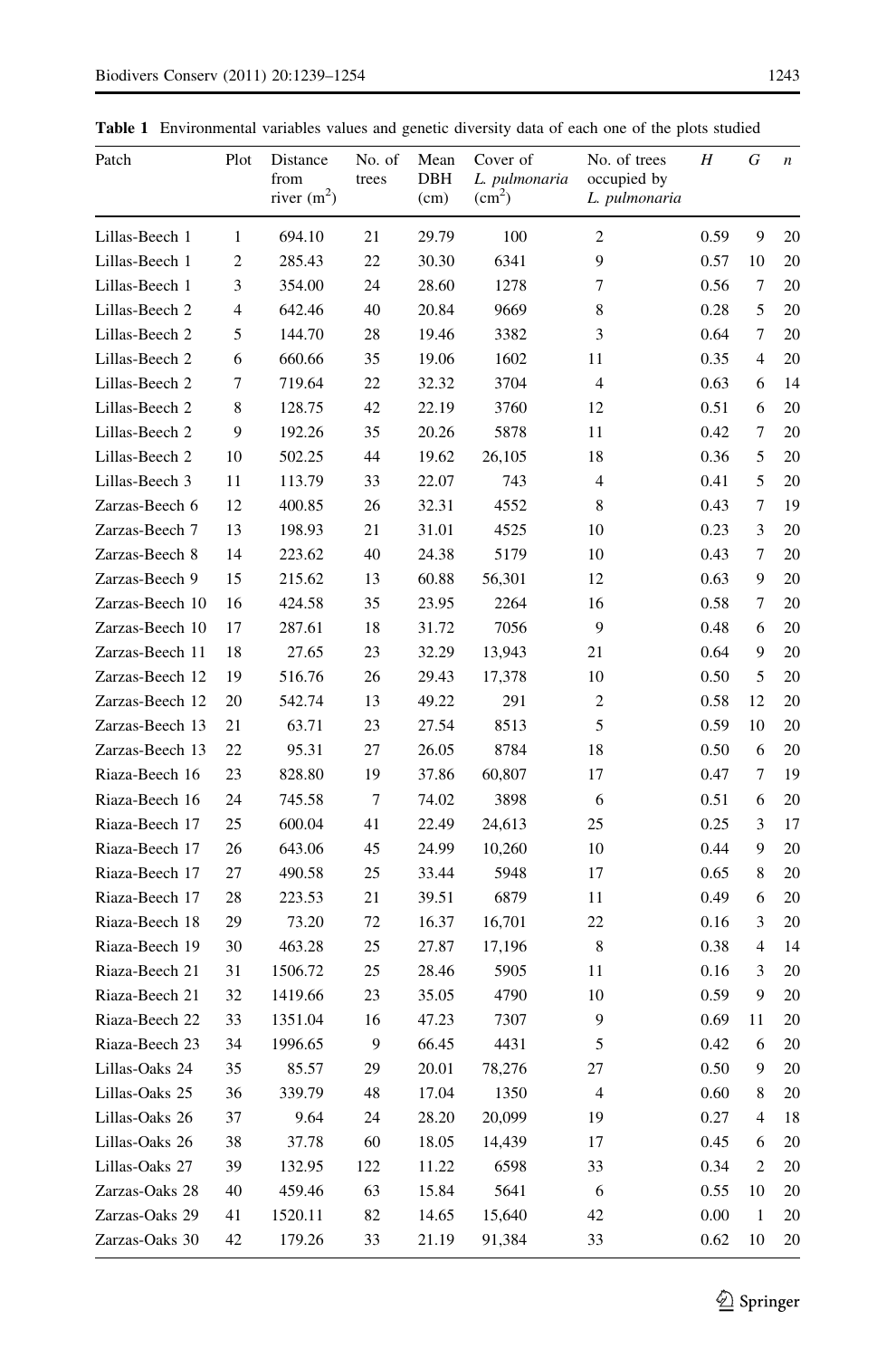| Patch          | Plot | Distance<br>from<br>river $(m^2)$ | trees |       | No. of Mean Cover of<br>DBH L. pulmonaria occupied by<br>$(cm)$ $(cm^2)$ | No. of trees<br>L. pulmonaria | H    | $\overline{n}$ |
|----------------|------|-----------------------------------|-------|-------|--------------------------------------------------------------------------|-------------------------------|------|----------------|
| Zarzas-Oaks 30 | 43   | 82.93                             | 37    | 21.94 | 128.411                                                                  | 30                            | 0.43 | -20            |
| Zarzas-Oaks 31 | 44   | 257.06                            | 38    | 17.38 | 4894                                                                     |                               | 0.64 | 14             |

<span id="page-5-0"></span>Table 1 continued

H represents Nei's unbiased gene diversity, G represents the number of multilocus genotypes per plot, n represents the number of individuals genotyped per plot

| Patch           | Plots sampled  | Patch area (ha) | Patch connectivity | % Matrix pine perimeter | $\boldsymbol{n}$ |
|-----------------|----------------|-----------------|--------------------|-------------------------|------------------|
| Lillas-Beech 1  | 3              | 35.01           | 55.16              | 9.25                    | 60               |
| Lillas-Beech 2  | 7              | 209.79          | 30.80              | 11.37                   | 134              |
| Lillas-Beech 3  | $\mathbf{1}$   | 2.40            | 30.80              | 0.00                    | 20               |
| Zarzas-Beech 6  | $\mathbf{1}$   | 5.67            | 78.18              | 0.00                    | 19               |
| Zarzas-Beech 7  | $\mathbf{1}$   | 2.84            | 84.70              | 0.00                    | 20               |
| Zarzas-Beech 8  | 1              | 0.84            | 87.63              | 0.00                    | 20               |
| Zarzas-Beech 9  | $\mathbf{1}$   | 3.07            | 78.17              | 21.91                   | 20               |
| Zarzas-Beech 10 | $\overline{2}$ | 7.52            | 74.44              | 10.79                   | 40               |
| Zarzas-Beech 11 | 1              | 0.74            | 78.17              | 34.06                   | 20               |
| Zarzas-Beech 12 | $\overline{c}$ | 10.11           | 52.98              | 7.71                    | 40               |
| Zarzas-Beech 13 | $\overline{2}$ | 45.06           | 29.45              | 1.95                    | 40               |
| Riaza-Beech 16  | $\overline{c}$ | 12.72           | 47.22              | 0.00                    | 39               |
| Riaza-Beech 17  | $\overline{4}$ | 59.85           | 42.80              | 0.00                    | 77               |
| Riaza-Beech 18  | $\mathbf{1}$   | 13.70           | 80.33              | 0.00                    | 20               |
| Riaza-Beech 19  | $\mathbf{1}$   | 8.64            | 70.75              | 0.00                    | 14               |
| Riaza-Beech 21  | $\overline{c}$ | 11.31           | 50.28              | 0.00                    | 40               |
| Riaza-Beech 22  | $\mathbf{1}$   | 6.75            | 31.21              | 0.00                    | 20               |
| Riaza-Beech 23  | $\mathbf{1}$   | 2.55            | 40.86              | 0.00                    | 20               |
| Lillas-Oaks 24  | $\mathbf{1}$   | 7.53            | 30.80              | 0.00                    | 20               |
| Lillas-Oaks 25  | 1              | 5.78            | 30.80              | 0.00                    | 20               |
| Lillas-Oaks 26  | 2              | 73.56           | 30.80              | 12.56                   | 38               |
| Lillas-Oaks 27  | $\mathbf{1}$   | 28.36           | 92.23              | 61.71                   | 20               |
| Zarzas-Oaks 28  | 1              | 14.25           | 27.25              | 98.48                   | 20               |
| Zarzas-Oaks 29  | $\mathbf{1}$   | 21.39           | 74.88              | 77.54                   | 20               |
| Zarzas-Oaks 30  | 2              | 17.70           | 78.17              | 77.42                   | 40               |
| Zarzas-Oaks 31  | $\mathbf{1}$   | 4.52            | 65.95              | 26.66                   | 14               |

Table 2 Environmental variables values of patch forest fragments and genetic diversity of L. pulmonaria

Patch names follow the nomenclature introduced by Belinchón et al. [\(2009](#page-13-0)), *n* represents the total number of individual sampled in each patch

Generalized Linear Mixed Model (GLMMs, Breslow and Clayton [1993](#page-13-0)) was implemented to evaluate the effect of environmental variables (mean dbh, patch connectivity, percentage of pine matrix and cover of L. pulmonaria) on the genetic diversity of L. pulmonaria within plots. This modelling approach was chosen because our data had an unbalanced and hierarchical structure with plots nested within patches. A hierarchical data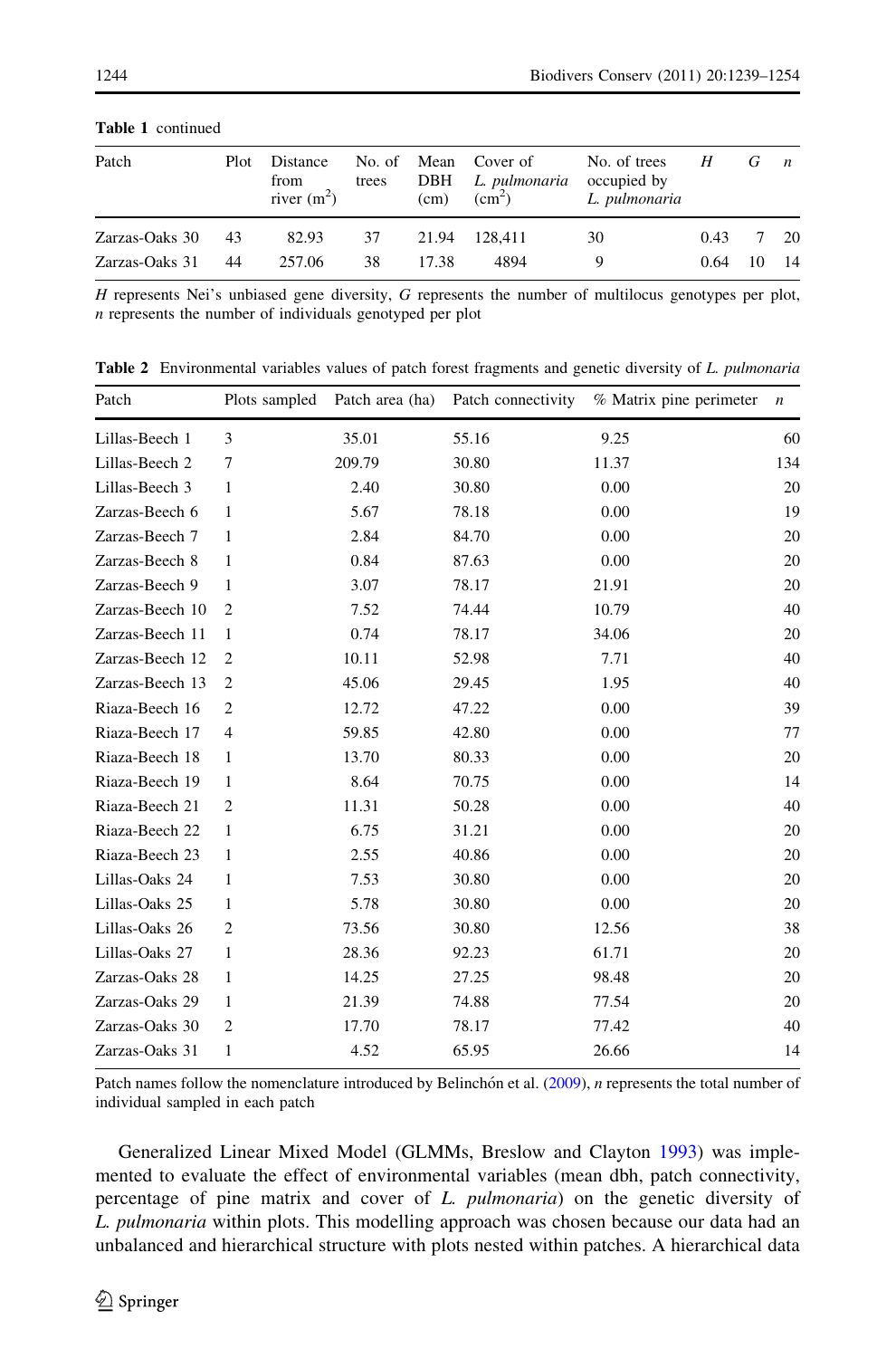structure implies a correlation between data points at different scales, inflating the error degrees of freedom and increasing the chance of making a Type I error. To overcome these problems, we analyzed the data using a multilevel approach, considering when necessary plots and patches as random factors and applying mixed modelling (Verbeke and Molenberghs [1997\)](#page-14-0). Predictors were included as explanatory variables (fixed factors) and patch and plot were included as random sources of variation. Because the data tended to be over-dispersed in some cases, we used the quasi-likelihood approach to overcome possible difficulties (Guisan et al. [2002](#page-13-0)). For L. pulmonaria genetic diversity (H and G) we fitted the mixed models using the normal response, an ''identity'' link function, and setting the variance to ''1-mean''. Effects of random factors were tested using the Wald Z-statistic test. All GLMM computations were performed using SAS Macro program GLIMMIX, which iteratively calls SAS Procedure Mixed until convergence (GLIMMIX ver. 8 for SAS/STAT; available at <http://www.sas.com.techsup/download/stat/>). Since the number of patches was limited (44) we did not include other hierarchized levels for the host tree diversity (beech and oak). For exploring differences between the two host species we built a simpler linear model at this level.

#### Genetic structure

To estimate differences among the three regions (Zarza Valley, Lillas Valley and the northern slope of the Ayllon Mountains) a genetic distance matrix of pairwise  $F<sub>st</sub>$  values was used to perform hierarchical analysis of molecular variance (AMOVA). We also performed a second AMOVA to test for genetic structure correlated to forest patches. AMOVAs were carried out using ARLEQUIN 3.11 software (<http://lgb.unige.ch/arlequin/>), assessing significance by 10,000 permutations.

Additionally, we performed a Multiple Regression on distance Matrices (MRM) to identify environmental variables that best predicted genetic differentiation among populations taking into account the spatial structure of the populations. We used a MRM lag matrices model to test the percent of variation in population pairwise genetic distance matrix (*Fst*, Reynolds et al. [1983\)](#page-14-0) explained by the spatial structure and the differences among environmental variables between populations. Population genetic distance matrix of pairwise Fst values was also calculated using ARLEQUIN 3.11. The MRM is a multiple regression of a response distance matrix (pairwise  $F<sub>st</sub>$ ) on environmental and spatial explanatory distance matrices (Lichstein [2007\)](#page-13-0). Permutation of MRM environmental models were performed using five environmental distance matrices containing the absolute values of inter-population differences for the following variables: distance from the river, type of forest (host tree), connectivity and average dbh. Each distance matrix (Dy) included 946 distance values (44 populations  $Dy = n(n - 1)/2$ , n = populations). For geographic distance, we constructed 10 lag distance classes, following Sturge's rule (Legendre and Legendre [1998](#page-13-0)). The MRM method allows each environmental variable to be represented by its own distance matrix providing an improved correlation among genetic structure and environmental variables (Lichstein [2007\)](#page-13-0). Therefore, we opted to employ the MRM method. Two models were implemented to estimate the partitioning of variation in genetic distance into two components: pure environmental (E) and spatial–environmental (S–E). The first model searches over all possible combinations of five environmental distance matrices, to identify the set that explains the highest level of variation in the population pairwise Fst distance. The second model includes the significant environmental variables selected by the first model and the 10 lag distance classes. Permutation test for MRM models were implemented using forward and backward selections in PERMUTE! 3.4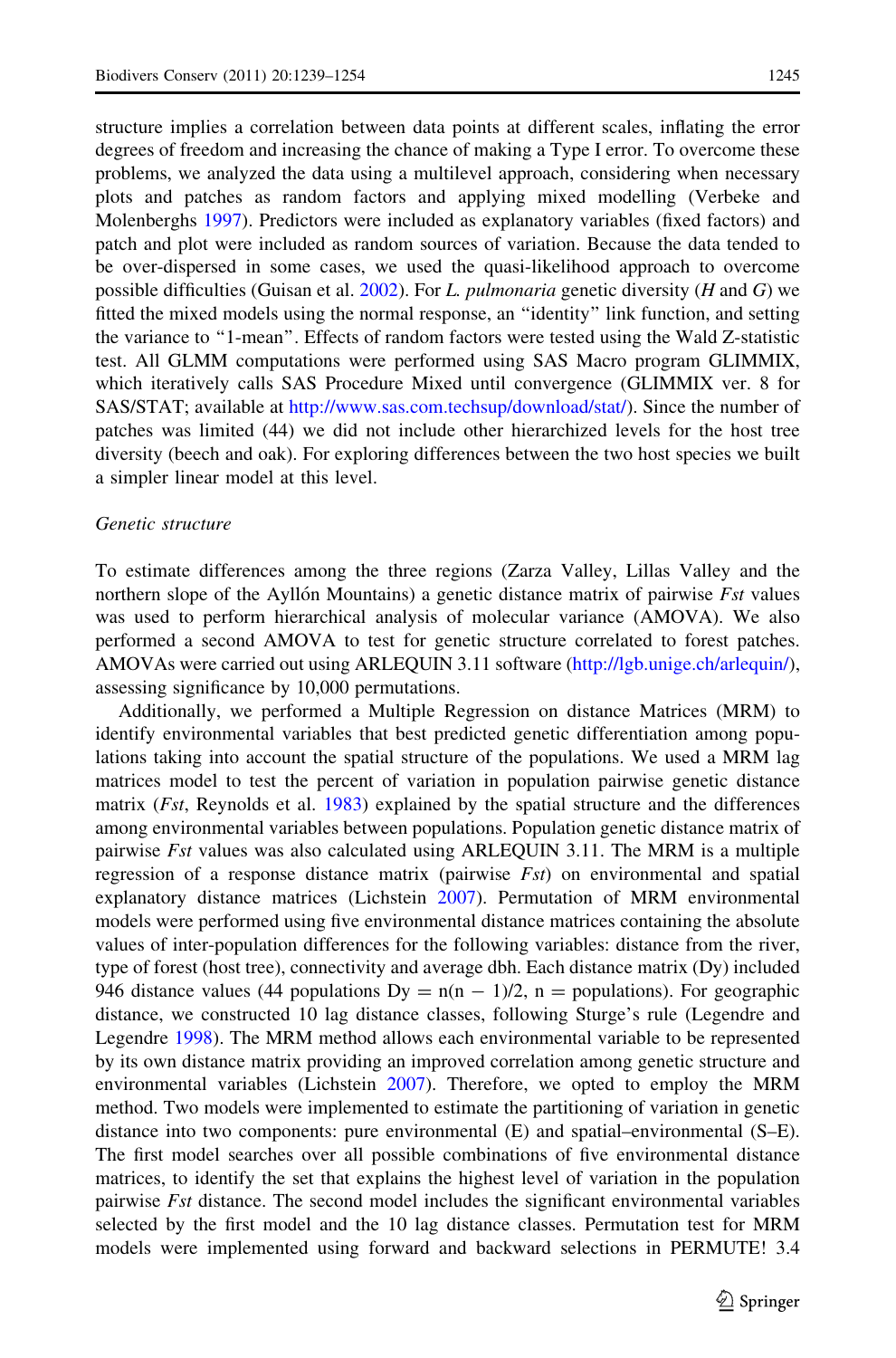(Legendre et al. [1994](#page-13-0)) with a p to enter or to remove of  $0.05/X$  using the Bonferroni correction. In all cases, forward selection and backward elimination chose the same variables.

# **Results**

Genetic diversity within plots

A total of 855 thalli of L. pulmonaria from 44 plots (31 forest patches) were genotyped at three microsatellite loci. A total of 47 different multilocus genotypes were detected. Genetic diversity estimated as  $H$  ranged from 0.00 to 0.69 (Table [1](#page-4-0)). Values of genetic diversity (H and G) were not affected neither by type of forest (beech or oak) or patch size (Figs. 1, [2](#page-8-0)). The minimum value for  $H$  and  $G$  were found in a plot with oak trees in the Zarzas valley region (Zarzas-Oaks 29, Table [1](#page-4-0)). Low diversity values were also found in the other regions and in both types of forests (e.g. Zarzas-Beech 7, Riaza-Beech 17 and Lillas-Oaks 26). The highest value of both genetic diversity estimators was found in a plot with beech trees in the Riaza region (Riaza-Beech 22, Table [1\)](#page-4-0). The linear generalized models indicated that average tree diameter per plot was the most important predictor of the genetic diversity estimated as  $H$  but not of the number of multilocus genotypes in the plot  $G$  (Table [3](#page-8-0)). Gene diversity  $H$  increased significantly with the average tree diameter in plots. Neither the forest patch connectivity nor the perimeter of surrounding pine afforestation accounted for the variation in genetic diversity. In both cases the residual values were significant (H residual:  $Z = 4.22$ ,  $P < 0.0001$ ; G residual:  $Z = 4.25$ ,  $P<0.0001$ ).

# Genetic structure

AMOVA results showed that most of the variation (76.1%) was found within the 400 m<sup>2</sup> demes (plots), followed by significant variation among demes within regions (24.1%), while molecular variation among regions was not statistically significant (Table [4\)](#page-9-0). There was also a weak but significant genetic differentiation among forest patches (3.4%; Table [5](#page-9-0)).

Multiple regression analyses results are shown in Table [6](#page-9-0). Partitioning the variance strictly into geographic distance (10 lag distance classes) explained 1.3% of the pairwise Fst; environmental variables explained 8.9% and the combined model with both distance



Fig. 1 Genetic diversity ( $H$  and  $G$ ) by type of tree host studied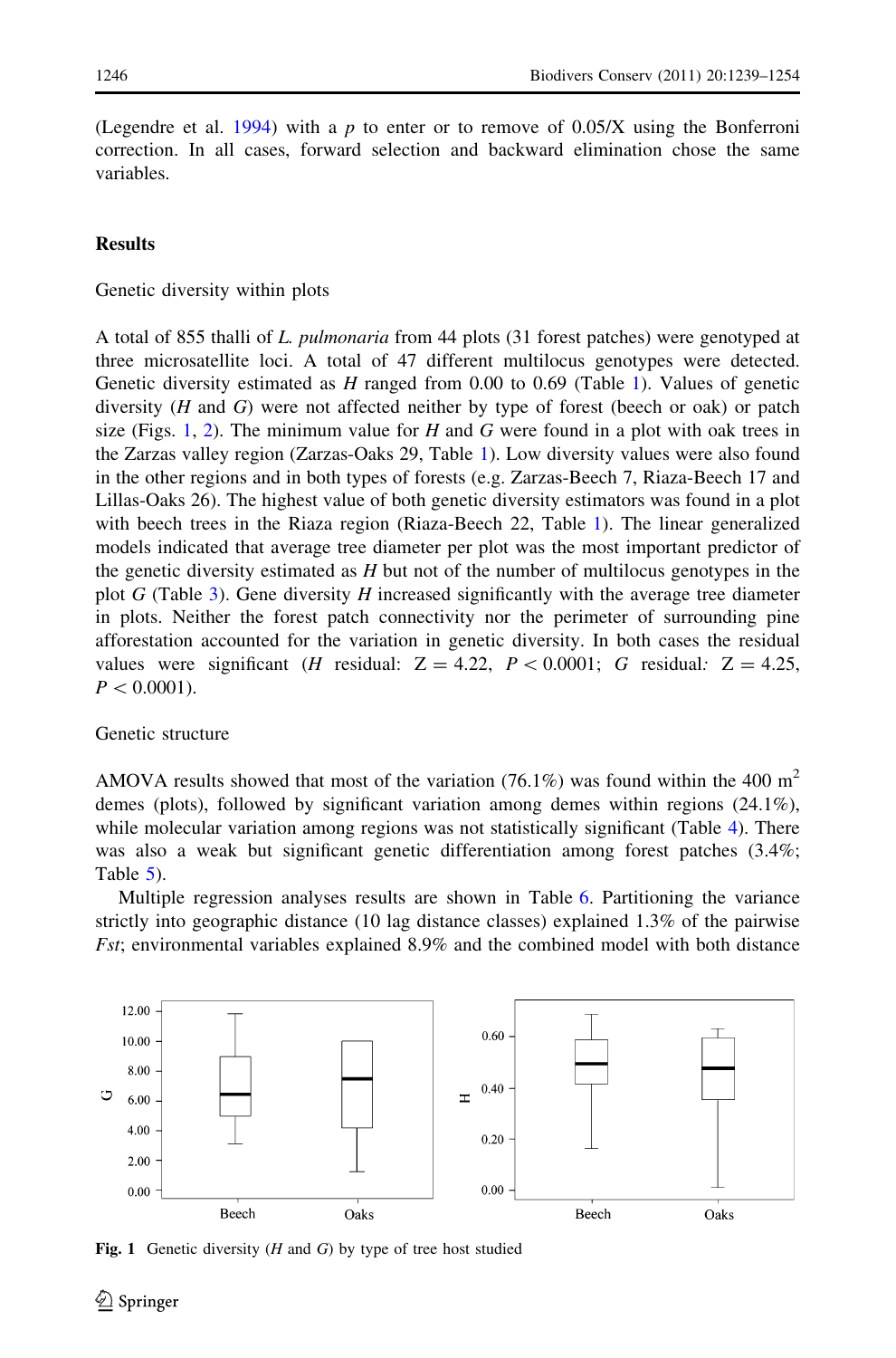

<span id="page-8-0"></span>

Table 3 Results from generalized linear mixed model examining *Lobaria pulmonaria* genetic diversity  $(H \text{ and } G)$  in the System Central Range in Spain

| Fixed factors       | Η                   |      | G    |                     |      |      |
|---------------------|---------------------|------|------|---------------------|------|------|
|                     | Estimate $(\pm SE)$ | F    | P    | Estimate $(\pm SE)$ | F    | P    |
| Patch level         |                     |      |      |                     |      |      |
| Connectivity        | 0.00240(0.0005)     | 0.20 | 0.66 | 0.00139(0.009)      | 0.02 | 0.88 |
| $%$ Pine            | 0.00189(0.0019)     | 2.99 | 0.09 | 0.02700(0.019)      | 1.91 | 0.18 |
| Plot level          |                     |      |      |                     |      |      |
| Mean dbh            | 0.03610(0.0017)     | 4.17 | 0.04 | 0.05262(0.031)      | 2.78 | 0.10 |
| L. pulmonaria cover | 0.00006(0.000)      | 0.55 | 0.46 | 0.00002(0.000)      | 0.02 | 0.89 |

Data represents the Wald-type F-statistic (Wald Z-statistic for random factors). Boldfaced values represent significant factors

and environmental variables explained 10% (Table [6](#page-9-0)). Only a negligible spatial autocorrelation of genetic diversity among subpopulations between the 1429–2856 m of distance was found (lags 3 and 4; Table [6](#page-9-0)).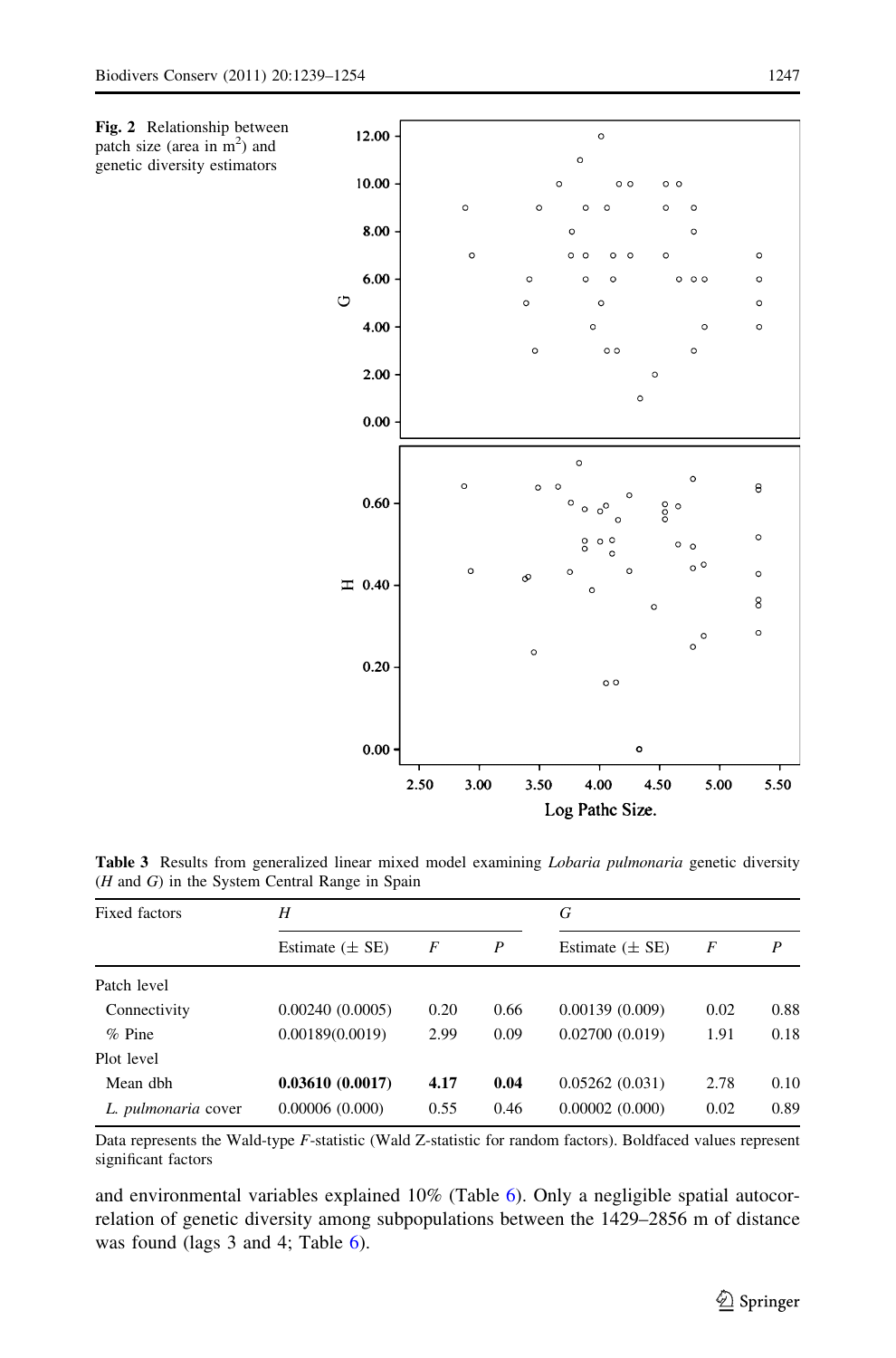| Source of variation        | D.f | Sum of squares | Variance | $\%$  |         |
|----------------------------|-----|----------------|----------|-------|---------|
| Among regions              |     | 8.73           | 0.00     | 0.28  | >0.05   |
| Among demes within regions | 41  | 207.44         | 0.22     | 24.17 | < 0.001 |
| Within demes               | 811 | 572.36         | 0.70     | 76.10 | < 0.001 |
| Total                      | 854 | 788.53         | 0.92     |       |         |

<span id="page-9-0"></span>Table 4 Analysis of molecular variance (AMOVA) with regions as cofactor

Table 5 Analysis of molecular variance (AMOVA) with forest patch as cofactor

| Source of variation               | D.f | Sum of squares | Variance | $\%$  |         |
|-----------------------------------|-----|----------------|----------|-------|---------|
| Among forest patches              | 26  | 140.695        | 0.032    | 3.46  | < 0.05  |
| Among demes within forest patches | 17  | 75.479         | 0.192    | 20.54 | < 0.001 |
| Within demes                      | 811 | 572.36         | 0.706    | 76.10 | < 0.001 |
| Total                             | 854 | 788.53         | 0.929    |       |         |

| <b>Table 6</b> Multiple regression<br>analysis (MRM) of environmen- | Variables                             | Coefficient | $\boldsymbol{P}$ |  |  |  |  |
|---------------------------------------------------------------------|---------------------------------------|-------------|------------------|--|--|--|--|
| tal and space-environmental<br>models                               | Spatial model (S)                     |             |                  |  |  |  |  |
|                                                                     | Lag $1^a$ (714/63)                    | 0.03        | 0.203            |  |  |  |  |
|                                                                     | Lag $2^a$ (1428/116)                  | 0.06        | 0.132            |  |  |  |  |
|                                                                     | Lag 3 <sup>ª</sup> (2142/129)         | 0.12        | 0.005            |  |  |  |  |
|                                                                     | Lag 4 <sup>a</sup> (2856/212)         | 0.14        | 0.003            |  |  |  |  |
|                                                                     | Lag $5^a$ (3570/159)                  | 0.09        | 0.140            |  |  |  |  |
|                                                                     | Lag $6^a$ (4284/154)                  | 0.07        | 0.196            |  |  |  |  |
|                                                                     | Lag 7 <sup>a</sup> (4998/72)          | 0.06        | 0.194            |  |  |  |  |
|                                                                     | Lag $8^a$ (5712/27)                   | 0.06        | 0.154            |  |  |  |  |
|                                                                     | Lag $9^a$ (6424/11)                   | 0.05        | 0.165            |  |  |  |  |
|                                                                     | Lag $10^a$ (7140/63)                  | 0.05        | 0.165            |  |  |  |  |
|                                                                     | $r^2 = 0.013$                         |             | 0.001            |  |  |  |  |
| Standardized regression                                             | Environmental model (E)               |             |                  |  |  |  |  |
| coefficients from multiple                                          | Distance from river                   | 0.24        | 0.001            |  |  |  |  |
| regressions on distance matrices,                                   | dbh                                   | 0.13        | 0.001            |  |  |  |  |
| with pairwise genetic distance<br>$(Fst)$ as the response variable. | Connectivity                          | 0.11        | 0.005            |  |  |  |  |
| The geographic distance (as lag                                     | Host species                          | 0.15        | 0.001            |  |  |  |  |
| distance classes) and interplot                                     | % Matrix pine perimeter               | 0.24        | 0.055            |  |  |  |  |
| variation in seven environmental                                    | $r^2 = 0.089$                         |             | 0.001            |  |  |  |  |
| variables are the explanatory<br>variables. A Bonferroni-corrected  | Environmental $+$ Spatial model (S-E) |             |                  |  |  |  |  |
| $P$ -value of 0.005 was used in                                     | Distance from river                   | 0.24        | 0.001            |  |  |  |  |
| forward and backward selection                                      | dbh                                   | 0.13        | 0.001            |  |  |  |  |
| to derive the final model from the<br>full model                    | Connectivity                          | 0.11        | 0.005            |  |  |  |  |
| Boldfaced values represent                                          | Host species                          | 0.15        | 0.001            |  |  |  |  |
| significant factors                                                 | Lag $3^a$ (2142/129)                  | 0.12        | 0.005            |  |  |  |  |
| <sup>a</sup> Lag distances, values in                               | Lag $4^a$ (2856/212)                  | 0.14        | 0.003            |  |  |  |  |
| brackets represent: (max lag<br>distance (m)/frequency)             | $r^2 = 0.010$                         |             | 0.001            |  |  |  |  |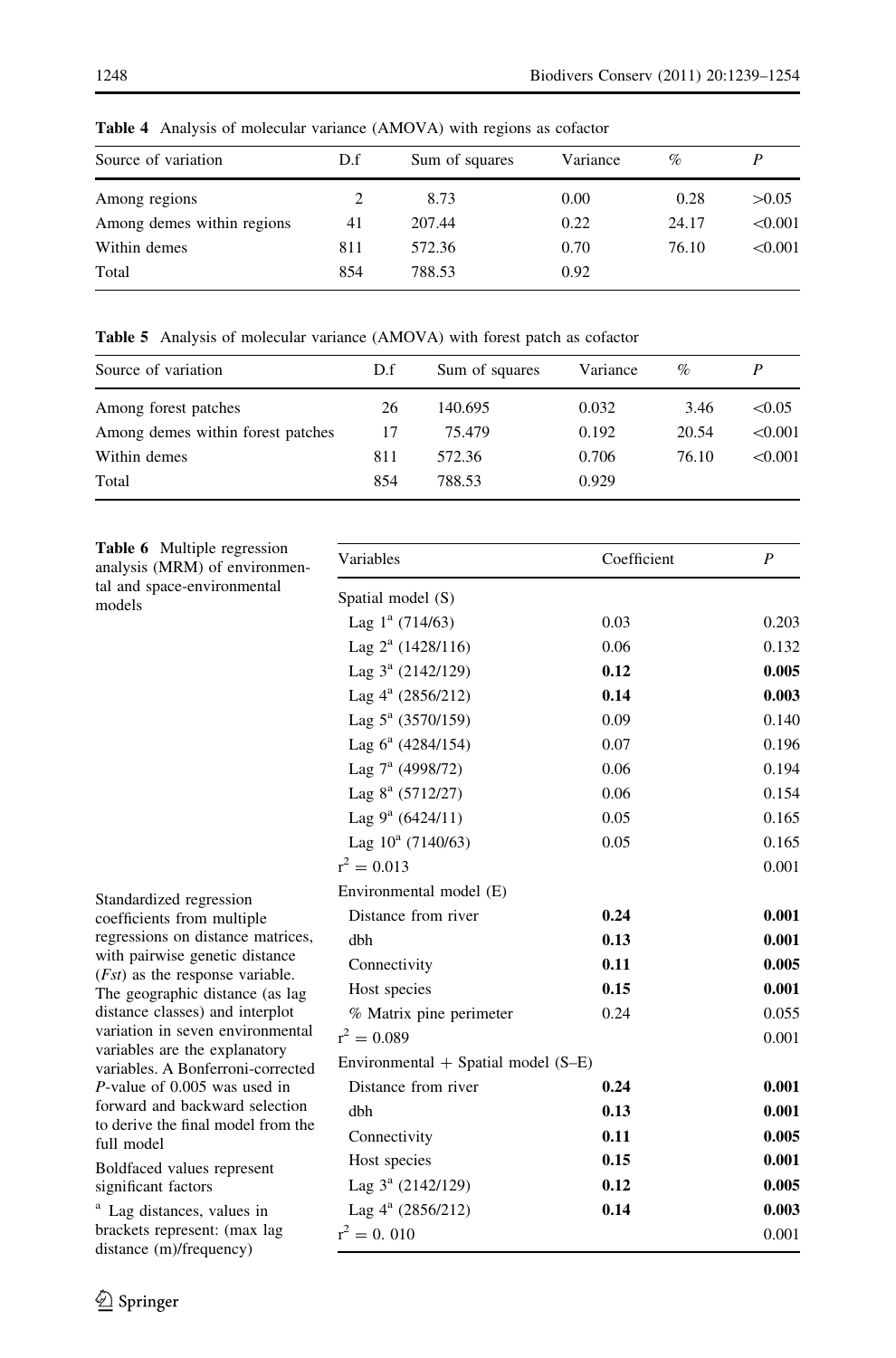# **Discussion**

Genetic diversity within populations

The ecological requirements and population structure of *Lobaria pulmonaria* in the Mediterranean forest landscape (Martínez et al. [2006](#page-13-0); Belinchón et al. [2009](#page-13-0)), together with the continuous reduction of suitable habitat of this species, suggest that the species could exhibit low levels of genetic diversity. However, the populations of this lichen in the study area exhibited relatively high values of genetic diversity  $(H)$  in most forest patches (mean value of  $H = 0.46$ ; SD = 0.15). The levels of genetic diversity that we observed were similar to values reported from Central Europe (Walser et al. [2005;](#page-14-0) Werth et al. [2006a](#page-14-0)) despite the fact that the latter are generally larger and have a more continuous distribution than the marginal populations studied (Martinez et al.  $2006$ ). We expected that small forest patches with little connectivity would exhibit low values of genetic diversity and higher levels of differentiation relative to populations of connected forest patches. However, no evidence was found for a consistent reduction in genetic diversity in L. pulmonaria populations in isolated forest fragments (Table [3](#page-8-0); Fig. [2](#page-8-0)). Predictors related to landscape attributes of the remnants such as connectivity together with the nature of the matrix had no significant effects on the genetic diversity of L. *pulmonaria* (Table [3\)](#page-8-0).

We found no relationship between total cover of *Lobaria pulmonaria* in the plot and the genetic variation (Table [3](#page-8-0)). Population genetics theory predicts that fragmentation into isolated, discrete subpopulations composed of relatively few individuals contributes to a depletion of overall genetic diversity (Ellstrand and Elam [1993](#page-13-0)). However, our results only showed that habitat quality (i.e. patch longevity: estimated as mean tree dbh) exerted some influence on genetic diversity. Negative effects of landscape fragmentation have been previously reported for bryophytes (Wilson and Provan [2003;](#page-14-0) Wyatt et al. [2005\)](#page-14-0). However, recent studies did not find a reduction in population genetic diversity due to forest fragmentation in lichens and bryophytes species associated to well preserve forest (Zartman et al. [2006](#page-15-0); Pohjamo et al. [2008](#page-14-0); Lättman et al. [2009](#page-13-0)).

The genetic diversity found within populations likely results from cumulative effects of both historical and present processes (Hewitt [2000](#page-13-0)). Present processes include habitat alteration and its consequence on the local climate, which may influence growth and reproduction of L. pulmonaria. Lobaria pulmonaria reproduces either by sexual (microscopic spores of the mycobiont) or vegetative propagules (contains both symbionts), such as soredia and/or isidioid soredia (Büdel and Scheidegger [2008](#page-13-0)). The vegetative propagules are better suited to the establishment of new individuals at short distances, while spores are more effective as long distance propagules (Buschbom [2007](#page-13-0); Scheidegger and Werth [2009\)](#page-14-0). Although L. pulmonaria potentially exhibit these two reproductive strategies, our populations completely lacked sexual reproduction. Sexual reproduction of L. pul*monaria* is very rare in the Mediterranean region of Spain  $(1.2\% \text{ of } 5253 \text{ individual from})$ 16 populations along the Iberian Peninsula has sexual structures, Martı´nez et al. unpubl. data) but this lack have no negative effects on genetic diversity 50 years after partial habitat transformation into pine forests and heathland. Even with the limited dispersal potential, fragmentation of the forest landscape did not cause a reduced genetic diversity in L. pulmonaria at the plot level, since relatively high levels of genetic diversity were irrespective of forest patch size and patch connectivity. Because genetic drift effects in fragmented habitats accumulate by the number of generations, it is expected that adverse genetic consequences are more notable in populations of short-lived species relative to long-lived species (Young et al. [1996\)](#page-15-0). Therefore we conclude that the long generation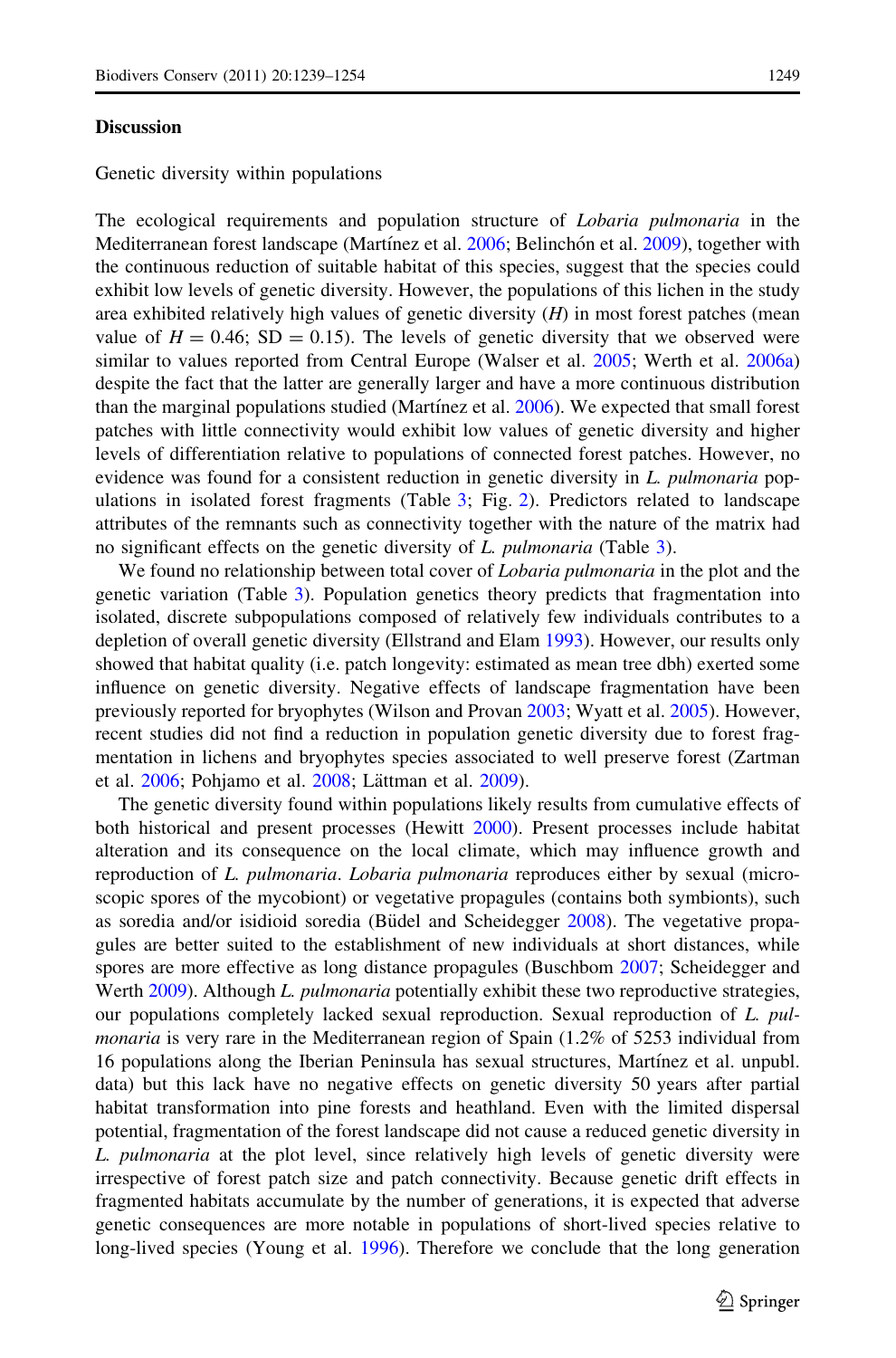time of this species has prevented demes from genetic drift since the fragmentation of the forest landscape in the 1960s. Previous studies shown that sexual reproduction of L. pulmonaria is related to higher genetic diversity within populations (Zoller et al. [1999](#page-15-0)). However, vegetative reproduction is able to maintain genotypes in large populations, and may even allow the accumulation of new genotypes by mutation events. Therefore, vegetative reproduction may buffer the genetic effect of habitat fragmentation by delaying the impact between generations (Honnay and Bossuyt  $2005$ ). Thus, the values of H and G observed in this study still largely reflect the situation before the fragmentation 50 years ago since this period is still within the range of one generation of the lichen and its host trees. Our results are congruent with those reported by Belinchón et al.  $(2009)$  $(2009)$ , who concluded that L. pulmonaria is sensitive to a decrease in habitat quality, with tree size being the most important predictor for the maintenance of its populations in Mediterranean forests. Habitat quality estimated as the age of the patches is a critical factor in L. pul*monaria* performance (Belinchón et al. [2009](#page-13-0)) and also for the genetic diversity  $(H)$ . It is important to note that the variation in genetic diversity levels and genetic structure of lichen species may be also influenced by photobiont availability and specificity. Further studies on the genetic structure and diversity of the photobiont in L. pulmonaria populations are necessary to provide information about the mode of symbiont transmission. The establishment of a lichen from fungal spores is only effective in the presence of the photobiont partner. If the fungal partner is highly specific the most effective dispersal mechanisms will be through vegetative propagules. Future studies on the mode of simbiont transmission will give us more information about the response of L. pulmonaria to habitat fragmentation.

# Spatial structure

The AMOVA results indicated that most of the total genetic variation was due to differences among individuals within demes with negligible differentiation among the three regions sampled in spite of the management history and conservation status (Tables [4](#page-9-0), [5](#page-9-0)). However, we detected a limited but significant population structure of *Lobaria pulmonaria* at small scale. More specifically, we found that at forest patch level populations are poorly structured (Table [5](#page-9-0)). A weak but significant isolation-by-distance in this species was previously reported in central Europe (Werth et al. [2007\)](#page-14-0). Due to the relatively high level of fragmentation and the management history of this landscape, we expected higher levels of differentiation by low gene flow among remnant forests and a strong effect due to genetic drift. The pine afforestation is not an appropriate habitat for this species; therefore we presumed that it would be acting as a barrier to the gene flow.

The spatial model only explained 1.3% of the genetic differentiation, which, although statistically significant, has a low ecological relevance (Table [6](#page-9-0)). The results of MRM showed that none of the landscape features alone explained the observed genetic differentiation. The best model explained  $10\%$  of the total variance (S–E, Table [6\)](#page-9-0). This spatially unstructured pattern reflects the connectedness among forest stands that occurred in this Mediterranean landscape before fragmentation. The analysis also identified a combination of environmental factors that appeared to drive L. pulmonaria gene flow in this landscape (Table [6\)](#page-9-0). Thus, distances to the river and forest connectivity affect slightly the population genetic structure, suggesting that well preserved forest fragments close to the rivers harbour slightly differentiated populations. Belinchon et al. ([2009\)](#page-13-0) also found that the more humid and stable conditions close to rivers profoundly affected the performance of this species. In addition, mean tree diameter differences have a weak but also significant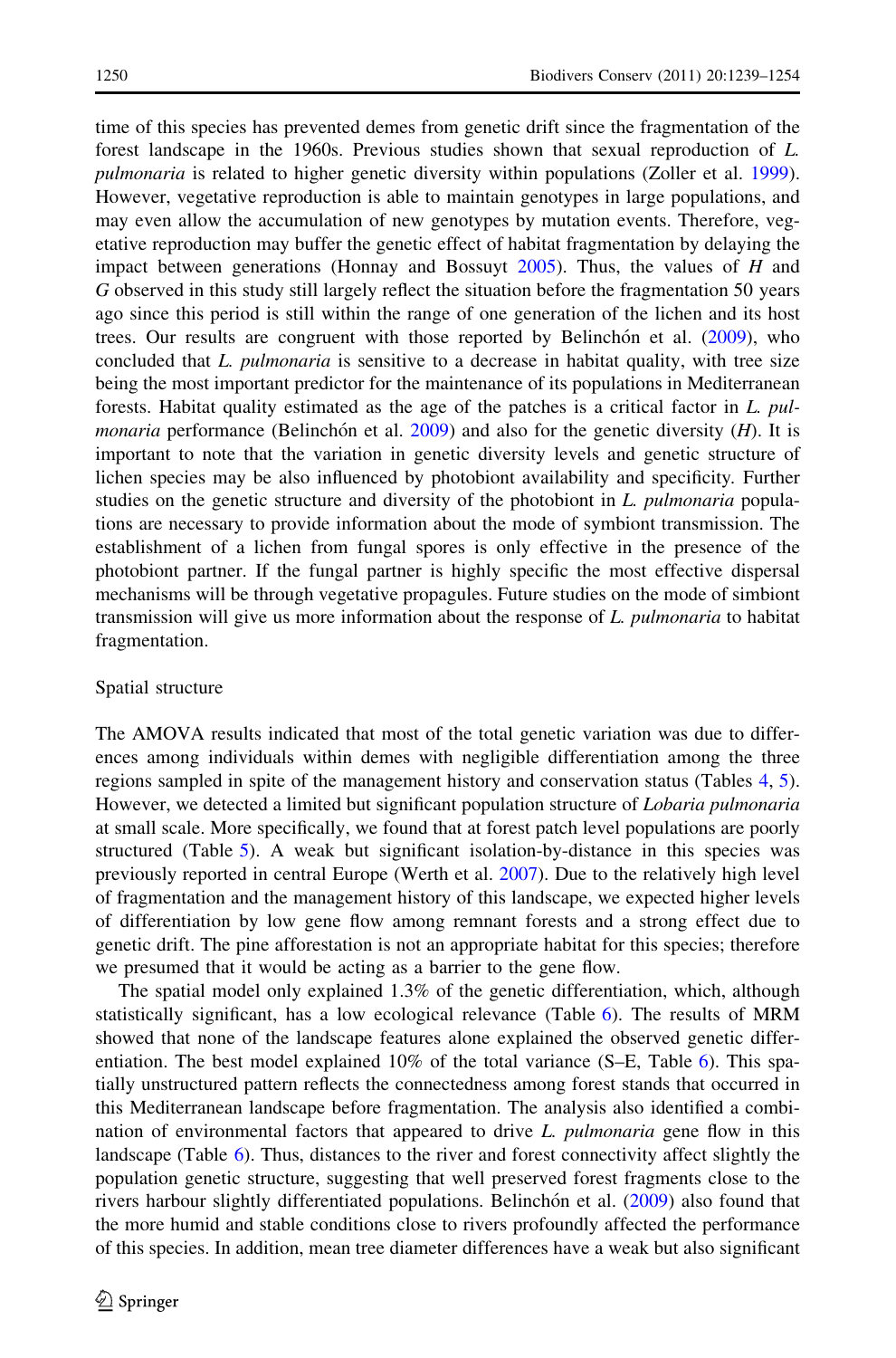influence in the spatial genetic structure of  $L$ . *pulmonaria* (Table  $6$ ). This indicates that plots maintaining old trees carry L. *pulmonaria* genetically more similar than those patches that are geographically close but with younger trees. It suggests that the genetic configuration of young patches could be explained by rare random colonization events from old patches, followed by clonal spread of the recently established individuals (Werth et al. [2006a;](#page-14-0) Wagner et al. [2006\)](#page-14-0). Thus the effective dispersal processes operating in the past when the old forest habitat was more continuous, has only slightly been reduced due to habitat fragmentation. The fact that forest age is a component that influences the genetic structure of this epiphytic species seems to confirm the hypothesis that time is more important than spatial factors in dispersal processes for long-lived species as L. pulmonaria (Young et al. [1996\)](#page-15-0). The detection of low levels of genetic structure are consistent with the results of Werth et al. [\(2006a\)](#page-14-0) and Werth et al. ([2007](#page-14-0)) who demonstrated the existence of a weak but significant isolation by distance in L. pulmonaria in a disturbed landscape in Central Europe. The significant fine scale genetic structure was attributed to spatial clustering of clones along with significant genetic differentiation among populations (Wagner et al. [2005](#page-14-0); Werth et al. [2006a](#page-14-0), [b\)](#page-14-0), suggesting that dispersal in L. pulmonaria is rather effective, but not spatially unrestricted (Scheidegger and Werth [2009\)](#page-14-0). Other studies on lichens species have reported dispersal limitations at small spatial scales with a significant spatial structure (Walser [2004;](#page-14-0) Cassie and Piercey-Normore [2008](#page-13-0)) or the absence of long range dispersal (Walser et al. [2005](#page-14-0)). By contrast and more frequently, studies showed that propagules of lichen-forming fungi are widely and effectively dispersed at both small and large spatial scales and thus populations are not structured at and below the landscape level (Palice and Printzen [2004;](#page-14-0) Buschbom [2007](#page-13-0); Werth and Sork [2008;](#page-14-0) Lättman et al. [2009;](#page-13-0) Otálora et al. [2010\)](#page-14-0).

Habitat quality of the remnant forest fragments, surrounding matrix and moisture conditions within the forest are critical in the performance and behaviour of *Lobaria* pulmonaria in Mediterranean mountain forests (Belinchón [2009;](#page-13-0) Belinchón et al. [2009](#page-13-0)). Our genetic study emphasizes that habitat quality is the most important factor for the longterm maintenance of L. pulmonaria. However, in this study we didn't find any effects of the surrounding matrix on genetic diversity and structure, suggesting that fragmentation effects tend to be observed first in the ecological features (occurrence and cover) than in the genetic component of the populations (Caughley [1994;](#page-13-0) Zartman et al. [2006;](#page-15-0) Kramer et al. [2008\)](#page-13-0). Our results showed that in the Mediterranean landscape the populations of this lichen species are structured by a gradient of habitat quality. In conclusion, the levels of genetic diversity and differentiation in L. pulmonaria are the result of high levels of gene flow within populations and rapidly declining levels of gene flow with increasing distance among populations within forest patches. The levels of genetic differentiation found between forest patches reflect historic dispersal before the forest landscape was altered by forest management that led to the current level of fragmentation. The relatively high level of genetic diversity of the species in old forest patches, regardless of patch size, indicate that habitat quality, i.e. the availability of old trees in a highly structured forest stand is shaping the population size and distribution pattern of this species and its associated species rich lichen community. Thus, conservation and recovery programmes of Mediterranean Mountain forests have to prioritize habitat quality of old forest patches.

Acknowledgments We thank J. Dimas, M. Herrera, M. Prieto, and R. López for help with fieldwork. We also thank C. Cornejo for technical support in the molecular Lab at WSL. Special thanks go to G. Cerezo and the Natural Park of Hayedo de Tejera Negra for granting permission to work in the park. We finally thank two anonymous reviewers provided helpful comments that improve this manuscript. This research was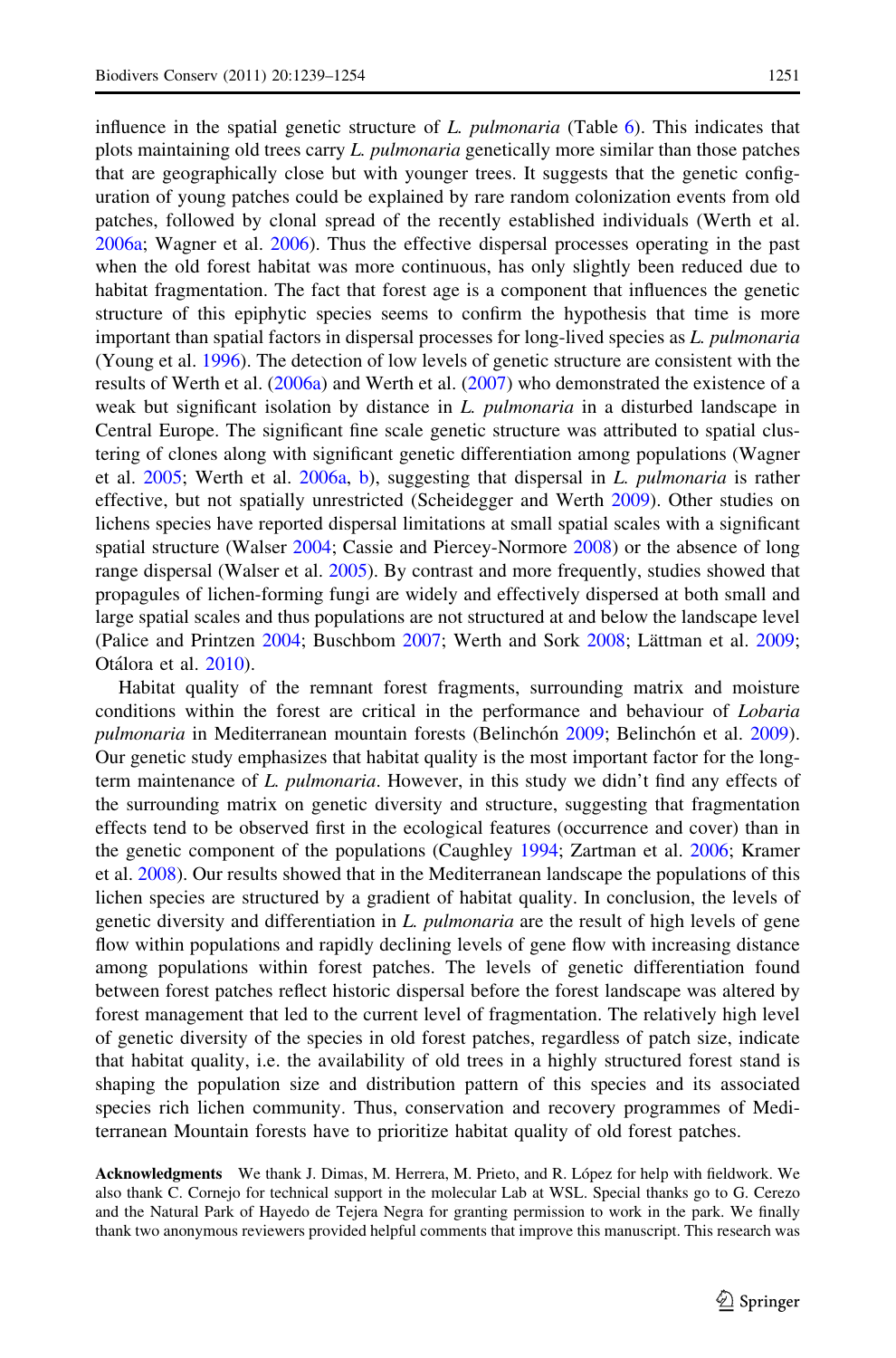<span id="page-13-0"></span>supported by the Dirección General del Medio Natural, Comunidad Autónoma de Castilla-La Mancha, Ministerio de Educación y Ciencia of Spain (project CGL2007-66066-C04-04/BOS) and Universidad Rey Juan Carlos of Madrid ("Estancia breves").

#### References

- Belinchón (2009) Efecto de la fragmentación de los bosques Mediterráneos sobre las comunidades de líquenes epífitos. Ph.D. Dissertation, Department of Biology and Geology, Universidad Rey Juan Carlos, Madrid
- Belinchón R, Martínez I, Otálora MAG et al (2009) Fragment quality and matrix affect epiphytic performance in a Mediterranean forest landscape. Am J Bot 96:974–1982
- Breslow NE, Clayton DC (1993) Approximate inference in generalized linear mixed models. J Am Stat Assoc 88:9–25
- Büdel B, Scheidegger C (2008) Thallus morphology and anatomy. In: Nash TH (ed) Lichen Biology. Cambridge University Press, Cambridge, p 40
- Buschbom J (2007) Migration between continents: geographical structure and long-distance gene flow in Porpidia flavicunda (lichen-forming Ascomycota). Mol Ecol 16:1835–1846
- Cassie DM, Piercey-Normore MD (2008) Dispersal in a sterile lichen-forming fungus, Thamnolia subuliformis (Ascomycotina: Icmadophilaceae). Can J Bot 86:751–762
- Caughley G (1994) Directions in conservation biology. J Anim Ecol 63:215–244
- Crespo A, Blanco O, Hawksworth DL (2001) The potential of mitochondrial DNA for establishing generic concepts in the parmeliod lichens. Taxon 50:807–819
- Ellstrand NC, Elam DR (1993) Population genetic consequences of small population size: implications for plant conservation. Annu Rev Ecol Evol Syst 24:217–242
- Fahrig L (2003) Effects of habitat fragmentation on biodiversity. Annu Rev Ecol Evol Syst 34:487–515
- Guisan A, Edwards TC Jr, Hastie T (2002) Generalized linear and generalized additive models in studies of species distributions: setting the scene. Ecol Model 157:89–100
- Hamrick JL (2004) Response of trees to global environmental changes. For Ecol Manag 197:323–335
- Hanski I, Gaggiotti OE (2004) Ecology genetics and evolution of metapopulations. Elsevier, San Diego
- Henle K, Lindenmayer DB, Margules CR et al (2004) Species survival in fragmented landscapes: where are we now? Biodivers Conserv 13:1–8
- Hernández JE, Sainz H (1978) Ecología de los hayedos meridionales ibéricos: el macizo de Ayllón. Ministerio de Agricultura, Madrid
- Hewitt GM (2000) The genetic legacy of the quaternary ice ages. Nature 405:907–913
- Hoehn M, Sarre SD, Henle K (2007) The tales of two geckos: does dispersal prevent extinction in recently fragmented populations? Mol Ecol 16:3299–3312
- Holderegger R, Wagner HH (2008) Landscape genetics. Bioscience 58:199–208
- Honnay O, Bossuyt B (2005) Prolonged clonal growth: escape route or route to extinction? Oikos 108:427–432
- Johansson P, Ehrlén J (2003) Influence of habitat quantity, quality and isolation on the distribution and abundance of two epiphytic lichens. J Ecol 91:213–221
- Kramer AT, Ison JL, Ashley MV, Howe HF (2008) The paradox of forest fragmentation genetics. Conserv Biol 22:878–885
- Lättman H, Lindblom L, Mattsson JE et al (2009) Estimating the dispersal capacity of the rare lichen Cliostomum corrugatum. Biol Conserv 142:1870–1878
- Legendre P, Legendre L (1998) Numerical ecology, 2nd edn. Elsevier Science, Amsterdam
- Legendre P, Lapointe FJ, Casgrain P (1994) Modeling brain evolution from behavior: a permutational regression approach. Evolution 48:1487–1499
- Lichstein JW (2007) Multiple regression on distance matrices: a multivariate spatial analysis tool. Plant Ecol 188:117–131
- Löbel S, Snäll T, Rydin H (2006) Metapopulation processes in epiphytes inferred from patterns of regional distribution and local abundance in fragmented forest landscapes. J Ecol 94:856–868
- Löbel S, Snäll T, Rydin H (2009) Mating system, reproduction mode and diaspore size affect metacommunity diversity. J Ecol 97:176–185
- Manel S, Schwartz MK, Luikart G, Taberlet P (2003) Landscape genetics: combining landscape ecology and population genetics. Trends Ecol Evol 18:189–197
- Martínez I, Carreño F, Escudero A, Rubio A (2006) Are threatened lichen species well-protected in Spain? Effectiveness of a protected areas network. Biol Conserv 133:500–511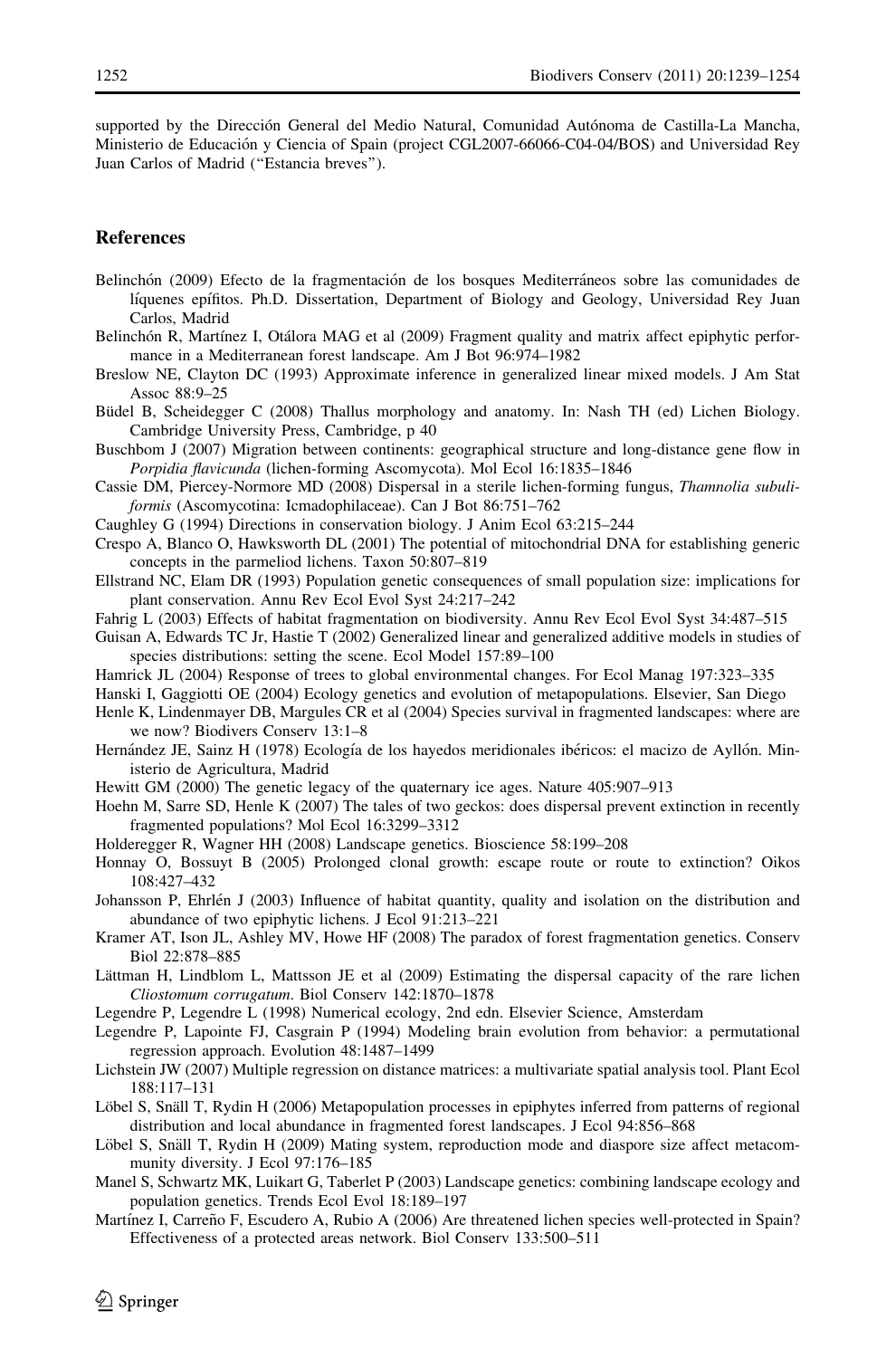- <span id="page-14-0"></span>Münzbergová Z, Herben T (2005) Seed, dispersal, microsite, habitat and recruitment limitation—identification of terms and concepts in studies of limitations. Oecologia 145:1–8
- Nei M (1978) Estimation of average heterozygosity and genetic distance from a small number of individuals. Genetics 89:538–590
- Nielsen SE, Stenhouse GB, Boyce MS (2006) A habitat-based framework for grizzly bear conservation in Alberta. Biol Conserv 130:217–229
- Otálora MAG, Martínez I, Aragón G, Molina MC (2010) Phylogeography and divergence date estimates of a lichen species complex with a disjunct distribution pattern. Am J Bot 97:216–223
- Palice Z, Printzen C (2004) Genetic variability in tropical and temperate populations of Trapeliopsis glaucolepidea: evidence against long-range dispersal in a lichen with disjunct distribution. Mycotaxon 90:43–54
- Pohjamo M, Korpelainen H, Kalinauskait N (2008) Restricted gene flow in the clonal hepatic Trichocolea tomentella in fragmented landscapes. Biol Conserv 141:204–1217
- R Development Core Team (2004) R: a language and environment for statistical computing. URL: <http://www.R-project.org.>
- Reynolds J, Weir BS, Cockerham CC (1983) Estimation for the coancestry coefficient: basis for a short-term genetic distance. Genetics 105:767–779
- Ries L, Fletcher RJ Jr, Battin J, Sisk TD (2004) Ecological responses to habitat edges: mechanisms, models, and variability explained. Annu Rev Ecol Evol Syst 35:491–522
- Scheidegger C, Werth S (2009) Conservation strategies for lichens: insights from population biology. Fungal Biol Rev 23:55–66
- Schmuki C, Vorburger C, Runciman D et al (2006) When log-dwellers meet loggers: impacts of forest fragmentation on two endemic log-dwelling beetles in southeastern Australia. Mol Ecol 15:1481–1492
- Sjöberg K, Ericson L (1992) Forested and open wetland complexes. In: Hansson L (ed) Ecological principles of nature conservation applications in temperate and boreal environments. Elsevier, New York, p 326
- Snäll T, Hagström A, Rudolphi J, Rydin H (2004) Distribution pattern of the epiphyte Neckera pennata on three spatial scales—importance of past landscape structure, connectivity and local conditions. Ecography 27:757–766
- Templeton AR, Shaw K, Routmon E, Davis SK (1990) Genetic consequences of habitat fragmentation. Annu Mo Bot Gard 77:13–27
- Verbeke G, Molenberghs G (1997) Linear mixed models in practice: a SAS-oriented approach lecture notes in statist. Springer, New York
- Wagner HH, Holderegger R, Werth S et al (2005) Variogram analysis of the spatial genetic structure of continuous populations using multilocus microsatellite data. Genetics 169:1739–1752
- Wagner HH, Werth S, Kalwij JM et al (2006) Modelling forest recolonization by an epiphytic lichen using a landscape genetic approach. Landsc Ecol 21:849–865
- Walser JC (2004) Molecular evidence for limited dispersal of vegetative propagules in the epiphytic lichen Lobaria pulmonaria. Am J Bot 91:1273–1276
- Walser JC, Sperisen C, Soliva M, Scheidegger C (2003) Fungus specific microsatellite primers of lichens: application for the assessment of genetic variation on different spatial scales in *Lobaria pulmonaria*. Fungal Genet Biol 40:72–82
- Walser JC, Gugerli F, Holderegger R et al (2004) Recombination and clonal propagation in different populations of the lichen Lobaria pulmonaria. Heredity 93:322–329
- Walser JC, Holderegger R, Gugerli F et al (2005) Microsatellites reveal regional population differentiation and isolation in Lobaria pulmonaria an epiphytic lichen. Mol Ecol 14:457–467
- Werth S, Sork VL (2008) Population biology, local genetic structure in a North American epiphytic lichen, Ramalina menziesii (Ramalinaceae). Am J Bot 95:568–576
- Werth S, Wagner HH, Holderegger R et al (2006a) Effect of disturbances on the genetic diversity of an oldforest associated lichen. Mol Ecol 15:911–921
- Werth S, Wagner HH, Gugerli F, Holderegger R (2006b) Quantifying dispersal and establishment limitation in a population of an epiphytic lichen. Ecology 87:2037–2046
- Werth S, Gugerli F, Holderegger R (2007) Landscape-level gene flow in *Lobaria pulmonaria*, an epiphytic lichen. Mol Ecol 16:2807–2815
- Williams NSG, Morgan J, McCarthy MA, McDonell MJ (2006) Local extinction of grassland plants: the landscape matrix is more important than patch attributes. Ecology 87:3000–3006
- Wilson PJ, Provan J (2003) Effect of habitat fragmentation on levels and patterns of genetic diversity in natural populations of the peat moss Polytrichum commune. Proc R Soc Lond B 270:881–886
- Wyatt R, Odrzykoski IJ, Cronberg N (2005) High levels of genetic variation in the haploid leafy liverwort Porella platyphylla. J Bryol 27:247–252